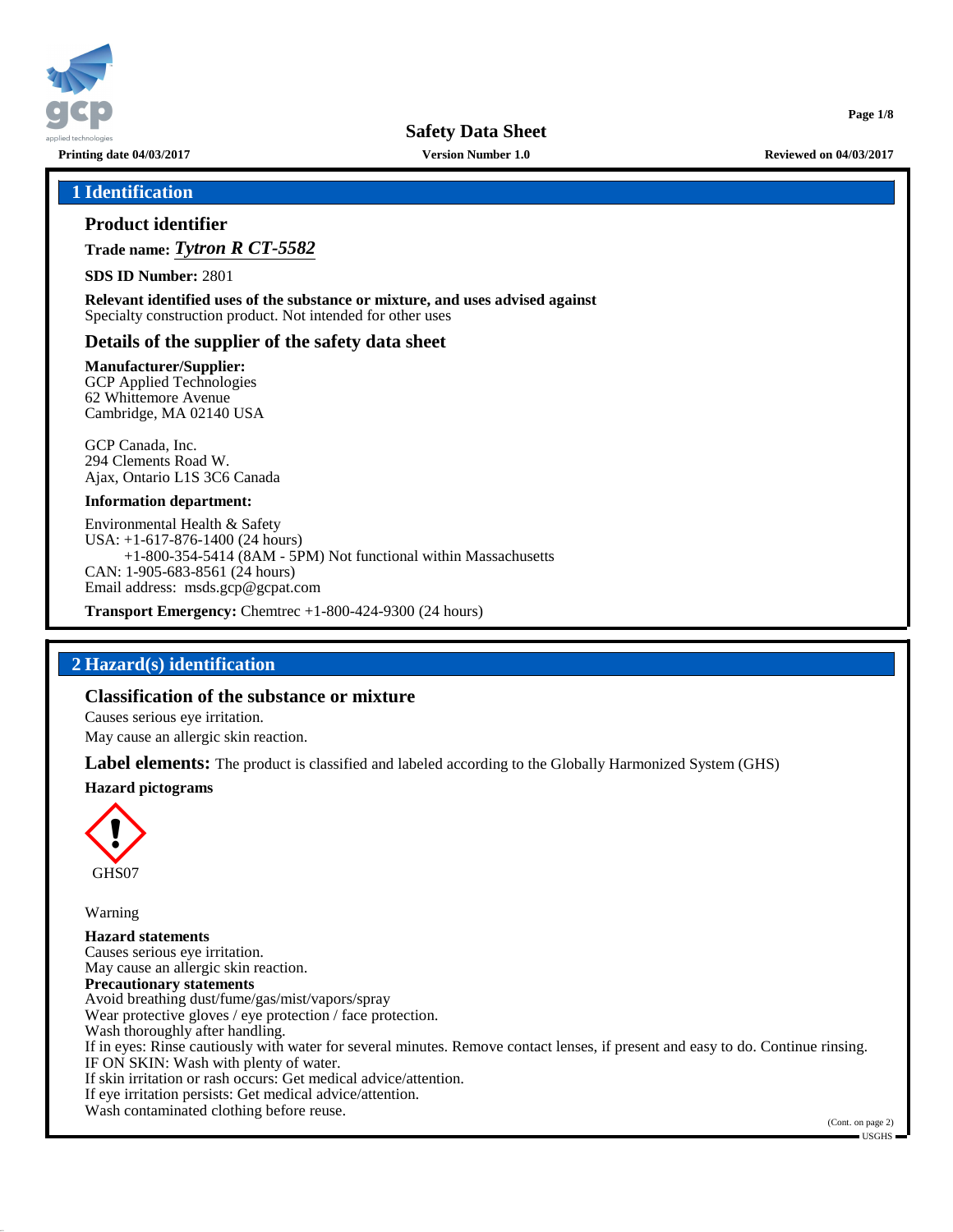# **Trade name:** *Tytron R CT-5582*

**NFPA ratings (scale 0 - 4)**

2 1  $\overline{\mathbf{0}}$  $Health = 2$  $Fire = 1$ Reactivity  $= 0$ 

#### **HMIS-ratings (scale 0 - 4)**

 HEALTH FIRE **REACTIVITY** 0 2  $\boxed{1}$ 

# $Health = 2$  $Flammability = 1$ Reactivity  $= 0$

# **Other hazards**

**Results of PBT and vPvB assessment**

**PBT:** Not applicable. **vPvB:** Not applicable.

# **3 Composition/information on ingredients**

#### **Chemical characterization: Mixture**

**Description:** Mixture of the hazardous substance(s) listed below with additional nonhazardous ingredients.

| <b>Hazardous components:</b> |                                                        |               |  |
|------------------------------|--------------------------------------------------------|---------------|--|
|                              | 122-20-3 Triisopropanolamine                           | 1.0-3.0%      |  |
|                              | 14960-06-6 Sodium lauryliminodipropionate              | 1.0-3.0%      |  |
|                              | 9004-82-4 Lauryl ether sulfate, sodium salt            | 1.0-3.0%      |  |
|                              | $68585-34-2$ Sodium alkyl ether sulphate               | $1.0 - 3.0\%$ |  |
|                              | $26172 - 55 - 4$ 5-chloro-2-methyl-2H-isothiazol-3-one | $0.0 - 0.1\%$ |  |
|                              |                                                        |               |  |

**Additional information:** Non-hazardous ingredients may be listed in Section 15; Right-To-Know disclosure.

# **4 First-aid measures**

# **Description of first aid measures**

**General information:** Get medical advice/attention if you feel unwell.

#### **After skin contact:**

Immediately wash contaminated skin with soap or mild detergent and water. If this chemical soaks clothing, immediately remove clothing and wash skin.

**After eye contact:** Rinse cautiously with water for several minutes.

#### **After swallowing:**

Rinse mouth.

Do NOT induce vomiting.

#### **Information for doctor:**

**Most important symptoms and effects, both acute and delayed**

Allergic reactions

Irritating to eyes.

**Indication of any immediate medical attention and special treatment needed** No further relevant information available.

(Cont. on page 3)

USGHS

(Cont. from page 1)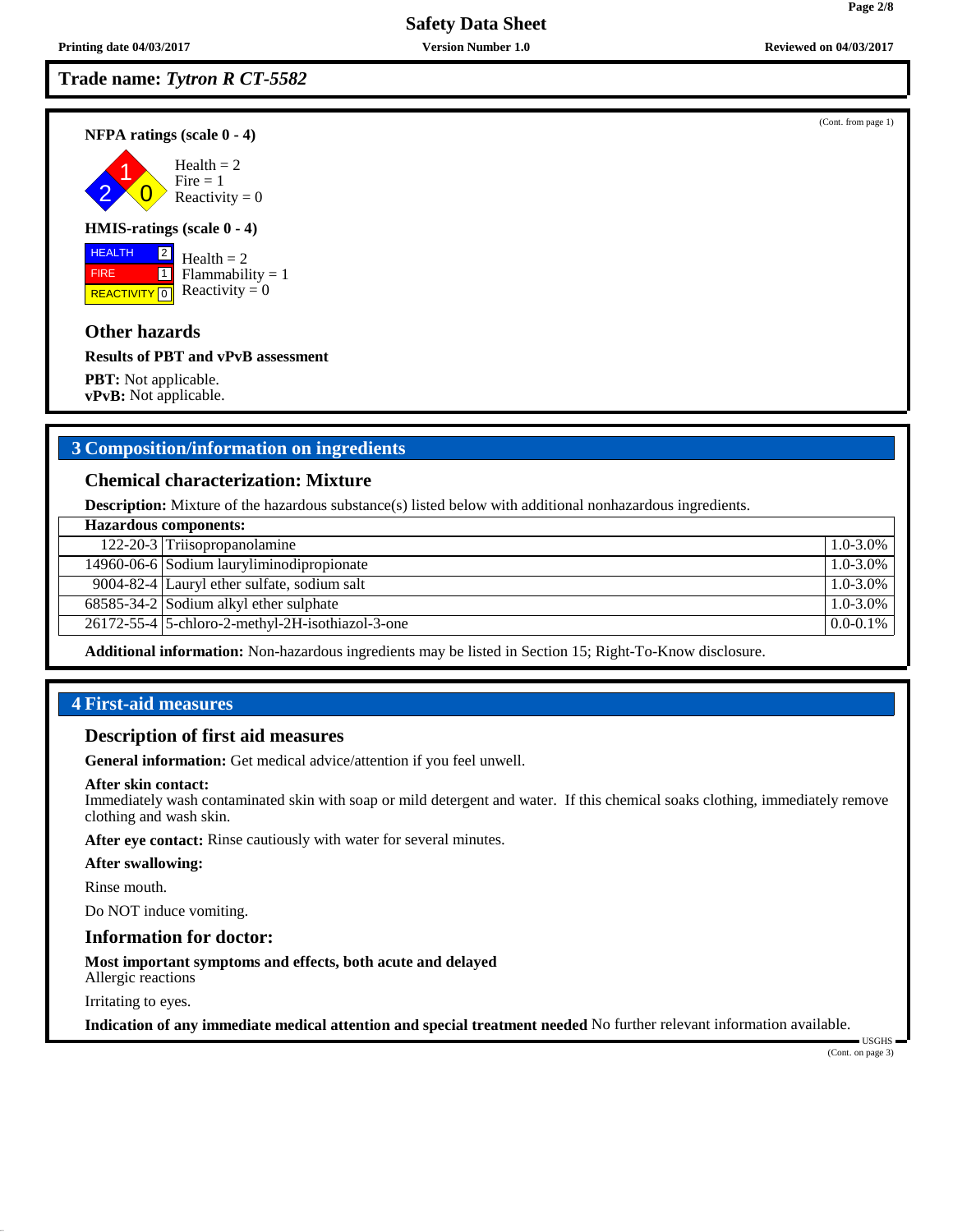#### (Cont. from page 2)

**Page 3/8**

# **5 Fire-fighting measures**

# **Extinguishing media**

**Suitable extinguishing agents:** CO2, extinguishing powder or water spray. Fight larger fires with water spray.

**Special hazards arising from the substance or mixture**

Combustion products may include toxic gases such as carbon monoxide and smoke.

**Advice for firefighters**

**Protective equipment:** Wear personal protective equipment

**Additional information** Collect contaminated fire fighting water separately. It must not enter the sewage system.

# **6 Accidental release measures**

### **Personal precautions, protective equipment and emergency procedures**

Wear protective equipment. Keep unprotected persons away.

#### **Methods and material for containment and cleaning up:**

Contain and/or absorb spill with inert material (i.e. sand, vermiculite) then place in a suitable container.

Dispose contaminated material as waste according to section 13 of the SDS.

#### **Reference to other sections**

See Section 7 for information on safe handling.

See Section 8 for information on personal protection equipment.

See Section 13 for disposal information.

# **7 Handling and storage**

#### **Handling:**

**Precautions for safe handling** Avoid contact with eyes, skin and clothing. Do not take internally. Practice good personal hygiene to avoid ingestion. Use only with adequate ventilation. Wash clothing before reuse. FOR PROFESSIONAL USE ONLY. KEEP OUT OF CHILDREN'S REACH.

Avoid contact with eyes.

**Information about protection against explosions and fires:** No special measures required.

# **Conditions for safe storage, including any incompatibilities**

**Storage:**

**Information about storage in one common storage facility:** No special measures required.

**Further information about storage conditions:** Keep receptacle tightly sealed.

**Specific end use(s)** No further relevant information available.

# **8 Exposure controls/personal protection**

**Additional information about design of technical systems:** No further data; see item 7.

(Cont. on page 4) USGHS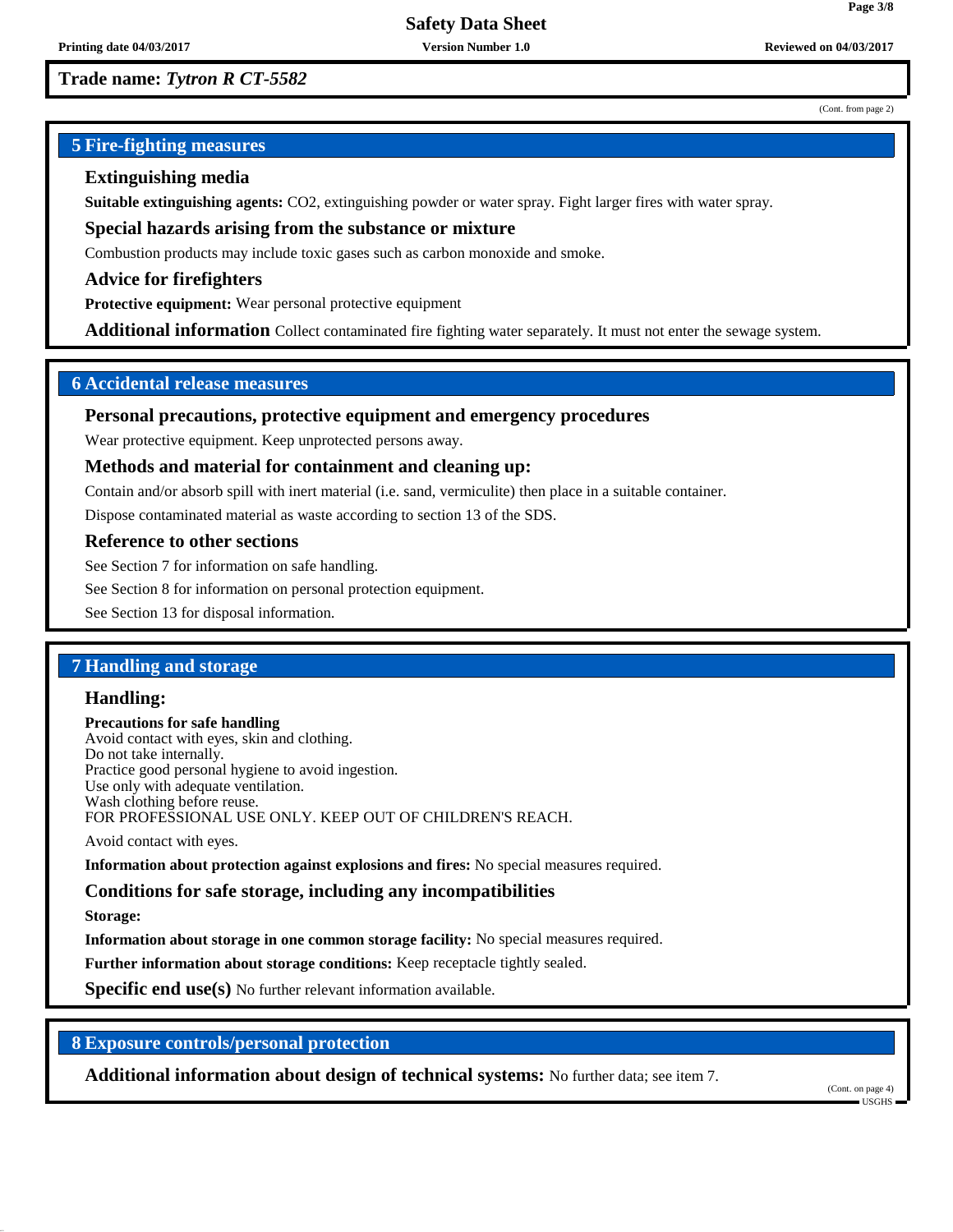**Trade name:** *Tytron R CT-5582*

(Cont. from page 3)

**Page 4/8**

# **Control parameters**

**Components with limit values that require monitoring at the workplace:**

The product does not contain any relevant quantities of materials with critical values that have to be monitored at the workplace. **Additional information:** The lists that were valid during the creation were used as basis.

# **Exposure controls**

**Personal protective equipment:**

**General protective and hygienic measures:** The usual precautionary measures for handling chemicals should be followed.

#### **Breathing equipment:**

Control exposure to ingredients with workplace control parameters if mentioned above. If no ingredients are listed, respiratory protection is generally not required.

If exposure limits are listed and may be exceeded, use approved respiratory protective equipment and filter type appropriate for the listed ingredients. (NIOSH, CEN, etc.).

**Protection of hands:** Gloves should be worn to prevent skin contact and should be impermeable and resistant to the product.

**Material of gloves** Rubber or other impervious gloves should be worn to prevent skin contact.

#### **Eye protection:**



Safety glasses with side shield protection.



A face shield should also be worn if there is potential exposure to splash or spray.

#### **Body protection:**

Use personal protective equipment as required.

Take off contaminated clothing.

# **9 Physical and chemical properties**

# **Information on basic physical and chemical properties**

| <b>General Information</b><br>Appearance:<br>Form:<br>Color:<br>Odor:<br>Odor threshold:                                        | Liquid<br>According to product specification<br>Characteristic<br>Not applicable.                                                 |
|---------------------------------------------------------------------------------------------------------------------------------|-----------------------------------------------------------------------------------------------------------------------------------|
| $pH-value$ (~):                                                                                                                 | Not determined.                                                                                                                   |
| <b>Change in condition</b><br><b>Melting point/Melting range:</b><br><b>Boiling point/Boiling range:</b><br><b>Flash point:</b> | Undetermined.<br>100 °C (212 °F)<br>Not applicable.                                                                               |
| <b>Flammability (solid, gaseous):</b>                                                                                           | Not applicable.                                                                                                                   |
| <b>Decomposition temperature:</b><br>Auto igniting:<br>Danger of explosion:                                                     | Not applicable under normal storage conditions.<br>Product is not self-igniting.<br>Product does not present an explosion hazard. |
| <b>Explosion limits:</b><br>Lower:                                                                                              | Not applicable.<br>(Cont. on page 5)                                                                                              |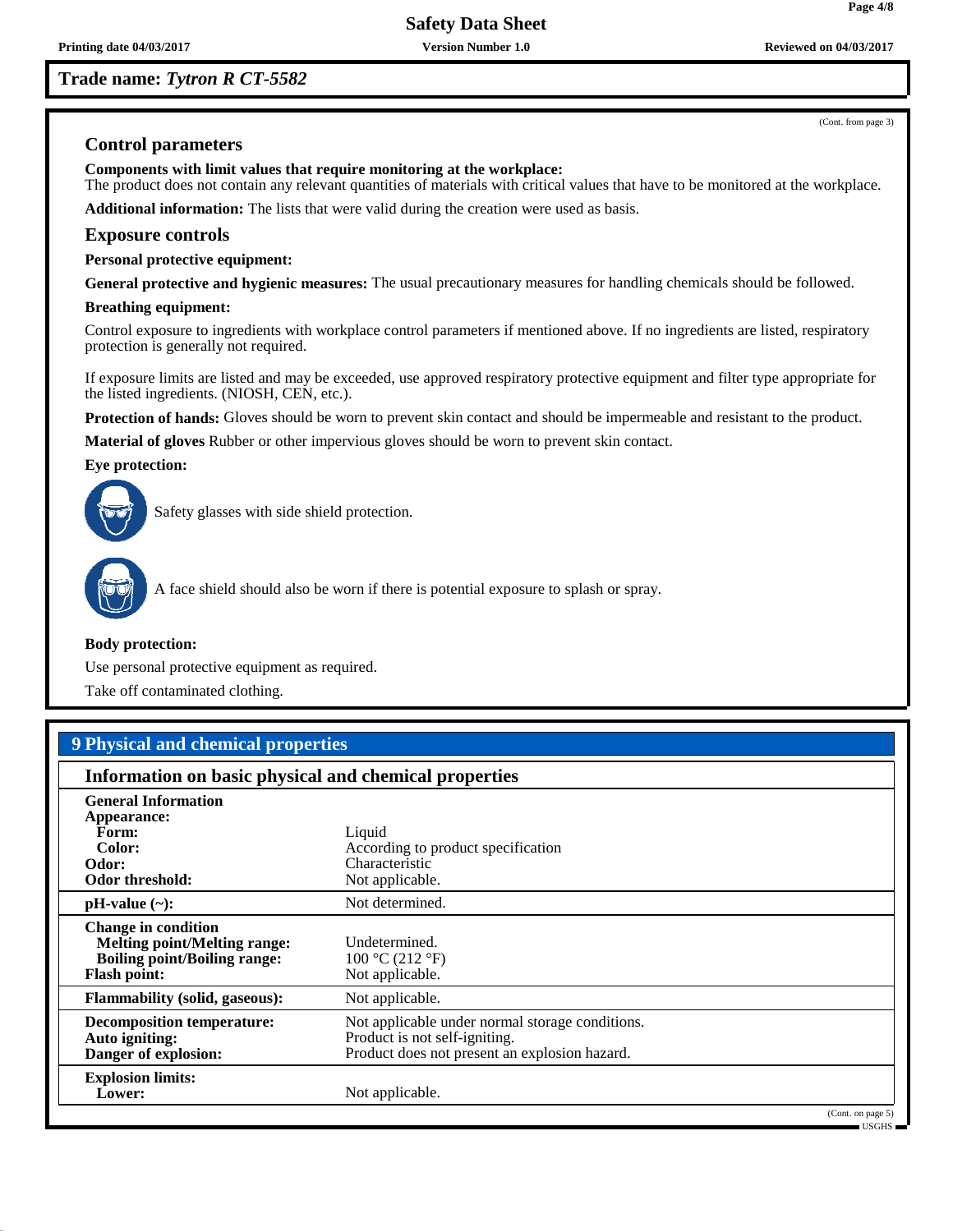|                                                                                                                    |                                                                                             | (Cont. from page 4) |
|--------------------------------------------------------------------------------------------------------------------|---------------------------------------------------------------------------------------------|---------------------|
| <b>Upper:</b><br><b>VOC Content (max):</b>                                                                         | Not applicable.<br>Not applicable.                                                          |                     |
| Vapor pressure:<br>Density: $(\sim)$<br><b>Relative density</b><br><b>Vapor density</b><br><b>Evaporation rate</b> | Not determined.<br>Not determined.<br>Not determined.<br>Not determined.<br>Not determined. |                     |
| Solubility in / Miscibility with<br>Water:                                                                         | Not miscible or difficult to mix.                                                           |                     |
| Partition coefficient (n-octanol/water): Not determined.                                                           |                                                                                             |                     |
| Viscosity:<br>Dynamic:<br>Kinematic:<br>Molecular weight                                                           | Not determined.<br>Not determined.<br>Not applicable.                                       |                     |
| <b>Other information</b>                                                                                           | No further relevant information available.                                                  |                     |

# **10 Stability and reactivity**

**Reactivity** Stable under normal conditions.

**Chemical stability**

**Thermal decomposition:** No decomposition if used according to specifications.

**Possibility of hazardous reactions** No further relevant information available.

**Conditions to avoid** No further relevant information available.

**Incompatible materials:** No further relevant information available.

**Hazardous decomposition products:** Carbon monoxide and carbon dioxide

# **11 Toxicological information**

#### **Information on toxicological effects**

**Acute toxicity:**

**Primary irritant effect:**

**on the skin:** No irritating effect expected

**on the eye:** Causes serious eye irritation.

**inhalation:** No irritating effect expected

**Sensitization:** May cause an allergic skin reaction.

**Additional toxicological information:**

**Carcinogenic categories**

**IARC (International Agency for Research on Cancer) Human Carcinogenicity:**

**Group 1- Positive, Group 2A- Probable, Group 2B- Possible, Group 3- Not Classifiable**

None of the ingredients is listed.

**NTP (National Toxicology Program)**

**K–Known to be carcinogenic, R–May reasonably be anticipated to be carcinogenic**

None of the ingredients is listed.

(Cont. on page 6) USGHS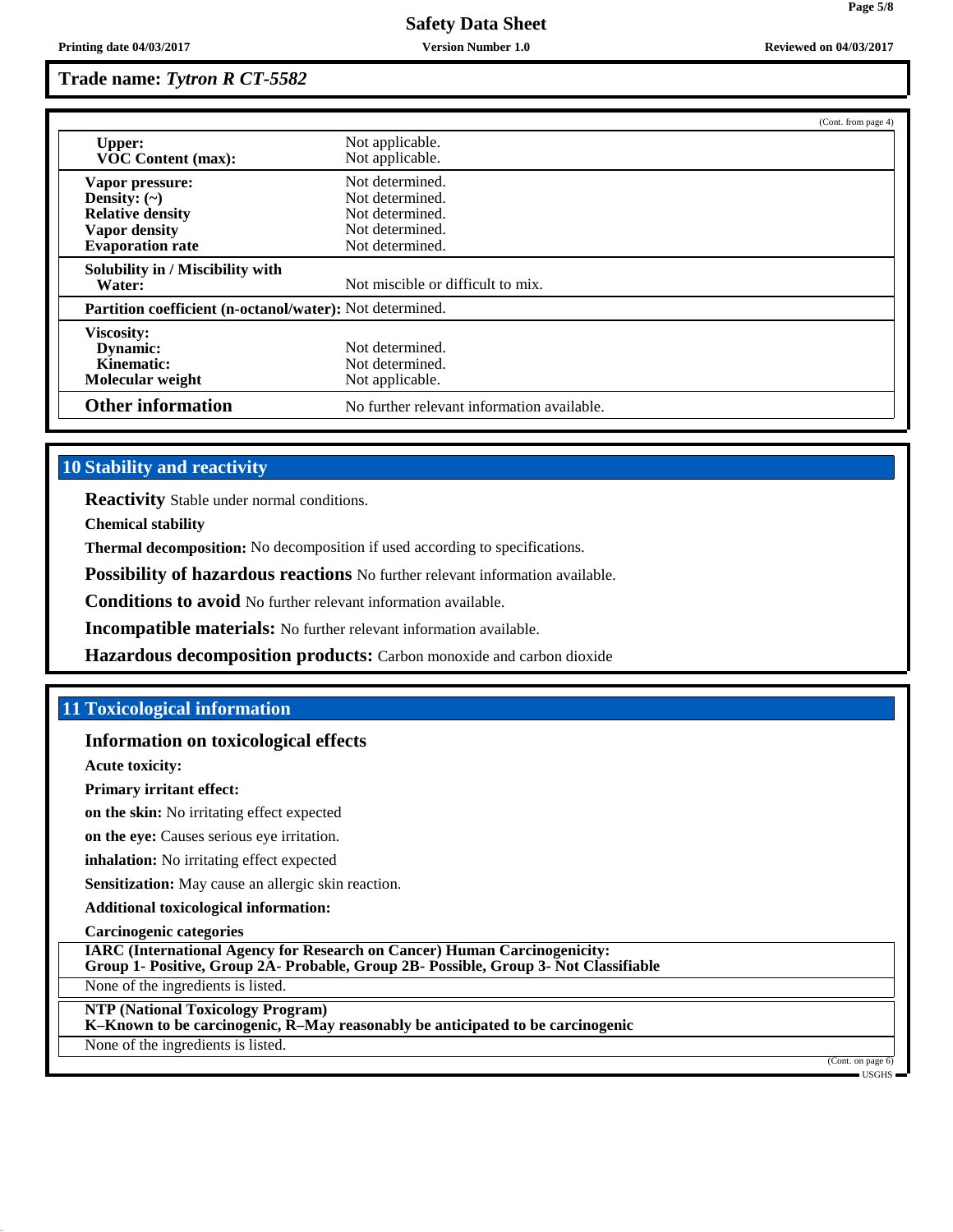**OSHA-Ca (Occupational Safety & Health Administration)**

None of the ingredients is listed.

# **12 Ecological information**

# **Toxicity**

**Aquatic toxicity:** No further relevant information available.

**Persistence and degradability** No further relevant information available.

### **Behavior in environmental systems:**

**Bioaccumulative potential** No further relevant information available.

**Mobility in soil** No further relevant information available.

#### **Additional ecological information:**

**General notes:** Not known to be hazardous to water.

### **Results of PBT and vPvB assessment**

**PBT:** Not applicable. **vPvB:** Not applicable.

**Other adverse effects** No further relevant information available.

# **13 Disposal considerations**

# **Disposal methods:**

Consult all regulations (federal, state, provincial, local) or a qualified waste disposal firm when characterizing product for disposal. Dispose of waste in accordance with all applicable regulations.

**Recommendation:**



Must not be disposed of together with household garbage. Do not allow product to reach sewage system.

# **Uncleaned packagings:**

**Recommendation:** Dispose of contents/container in accordance with local/regional/national/international regulations.

| <b>14 Transport information</b>            |                   |  |  |  |
|--------------------------------------------|-------------------|--|--|--|
| <b>UN-Number</b><br>DOT, IMDG, IATA        | Not applicable.   |  |  |  |
| UN proper shipping name<br>DOT, IMDG, IATĀ | Not applicable.   |  |  |  |
| <b>Transport hazard class(es)</b>          |                   |  |  |  |
| DOT, IMDG, IATA<br><b>Class</b>            | Not applicable.   |  |  |  |
| <b>Packing group</b><br>DOT, IMDG, IATA    | Not applicable.   |  |  |  |
| <b>Environmental hazards:</b>              | Not applicable.   |  |  |  |
|                                            | (Cont. on page 7) |  |  |  |

USGHS

(Cont. from page 5)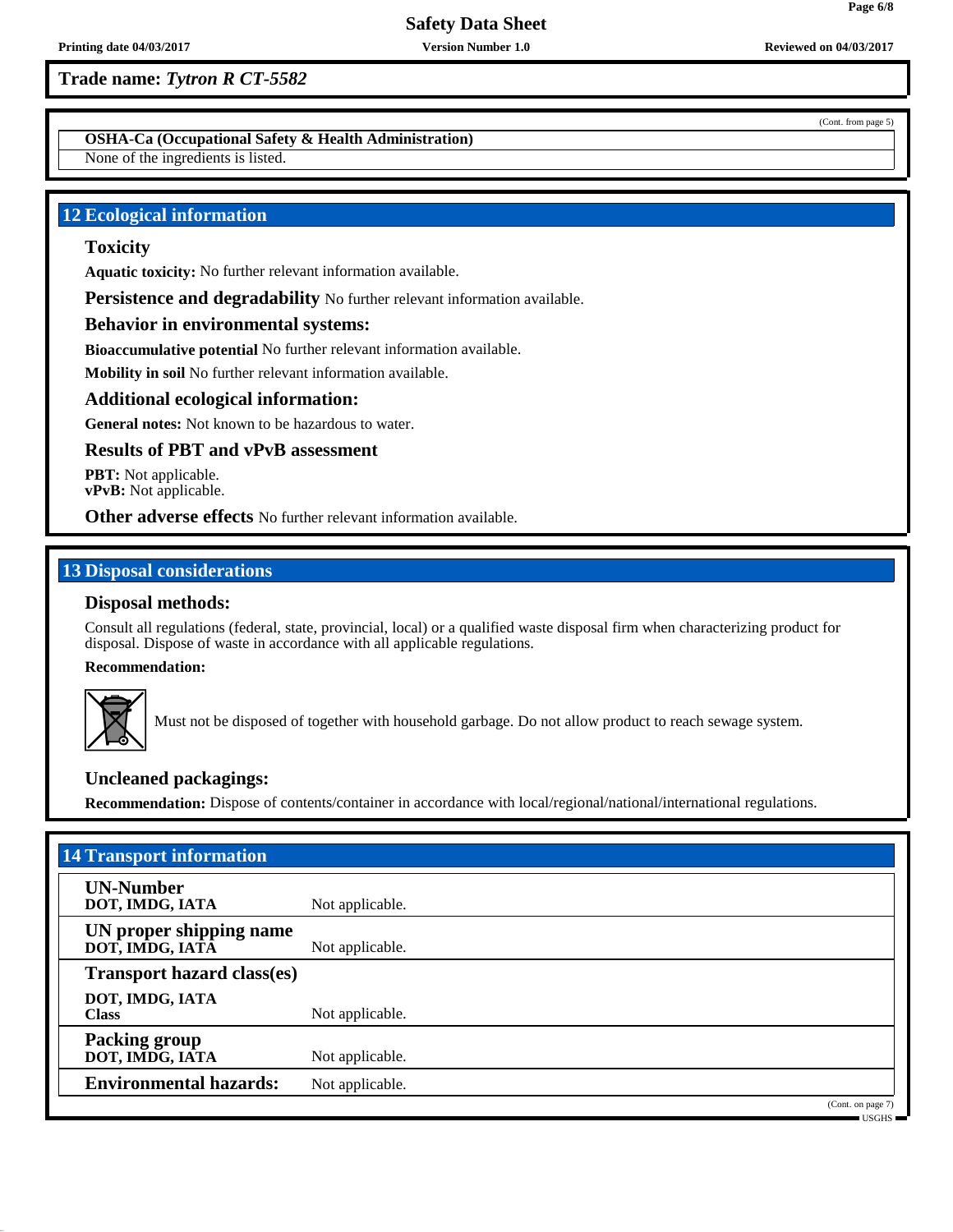# **Trade name:** *Tytron R CT-5582*

(Cont. from page 6)

**Page 7/8**

**Special precautions for user** Not applicable.

# **Transport/Additional information:**

**DOT**

Not Regulated.

# **15 Regulatory information**

**SARA (Superfund Amendments and Reauthorization Act)**

**Section 302/304 (extremely hazardous substances):**

None of the ingredients is listed.

**Section 313 Reportable Ingredients (Chemicals present below reporting threshold are exempt):**

None of the ingredients is listed.

#### **SARA Section 312/Tier I & II Hazard Categories:**

Health Hazard - Respiratory or Skin Sensitization

Health Hazard - Serious eye damage or eye irritation

#### **North America Chemical Inventory Status**

**TSCA (Toxic Substances Control Act - United States):**

All ingredients are listed or exempt from listing unless otherwise noted below.

# **CEPA (Canadian DSL):**

All ingredients are listed or exempt from listing unless otherwise noted below.

#### **Right to Know Ingredient Disclosure:**

57-50-1 Sucrose

# 7732-18-5 Water

**California Proposition 65 Chemicals known to cause cancer:** Formaldehyde 1,4-dioxane

Acetaldehyde

Ethylene oxide

**Chemicals known to cause reproductive toxicity for females:**

75-21-8 Ethylene oxide

**Chemicals known to cause reproductive toxicity for males:**

75-21-8 Ethylene oxide

**Chemicals known to cause developmental toxicity:** 75-21-8 Ethylene oxide

# **Carcinogenicity Categories**

**EPA (Environmental Protection Agency)**

None of the ingredients is listed.

**TLV-ACGIH (THE American Conference of Governmental Industrial Hygienists)**

**Human Carcinogen - A1 Confirmed, A2 Suspected, A3 Unknown Relevance, A4 Not Classifiable** Sucrose A4

**NIOSH-Cancer (National Institute for Occupational Safety and Health)**

None of the ingredients is listed.

**Volatile Organic Compounds (VOC) reported per the Emission Standards.** If no g/L value is provided this product is not subject to above standard.

# **16 Other information**

The data included herein are presented in accordance with various environment, health and safety regulations. It is the responsibility of a recipient of the data to remain currently informed on chemical hazard information, to design and update its own (Cont. on page 8)